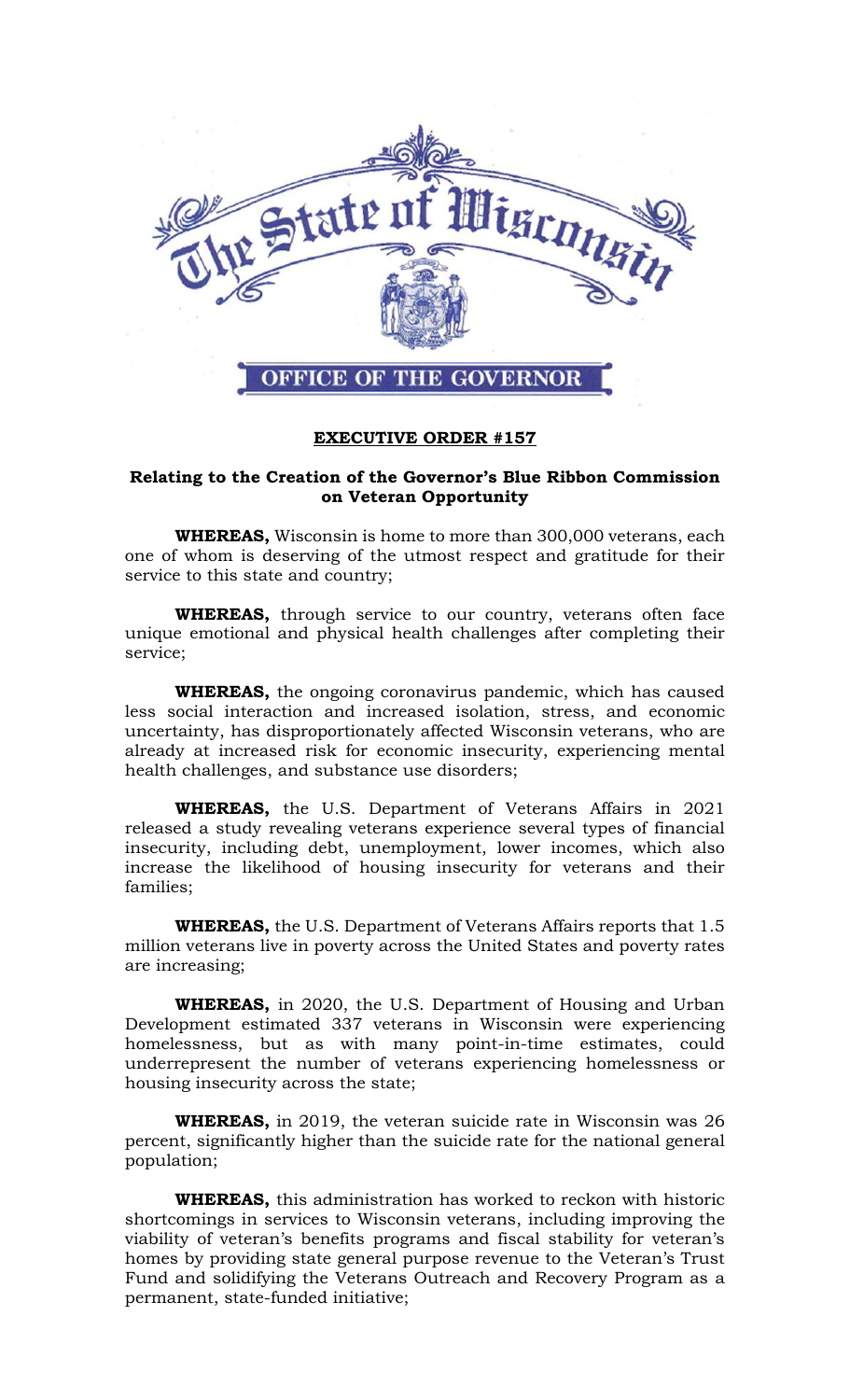**WHEREAS,** developing comprehensive, long-term efforts to support our veterans and address the challenges they face—whether those challenges preceded or were created or exacerbated by the coronavirus pandemic—is essential to ensuring the well-being of our veterans and ensuring their success and opportunity;

**WHEREAS,** finding solutions to challenges facing Wisconsin's veterans requires a multidisciplinary and collaborative approach to identify gaps in existing services, opportunities for robust investment, areas for additional collaboration with federal and private partners, and addressing obstacles to receiving services and program benefits designed for veterans, while reducing barriers to higher education, job training, employment, healthcare, and affordable housing, among other key areas; and

**WHEREAS,** essential to ensuring the success of this Commission is the intentional involvement of veterans and their families, who having lived through these challenges, are best suited to provide insight and feedback on opportunities for improvement and coordination.

**NOW, THEREFORE, I, TONY EVERS,** Governor of the State of Wisconsin, by the authority vested in me by the Constitution and the laws of the State, including Section 14.019 of the Wisconsin Statutes, do hereby create the Governor's Blue Ribbon Commission on Veteran Opportunity ("Commission") and order the following:

- 1. The Governor shall appoint the members of the Commission to serve at the pleasure of the Governor. Commission members shall include people representing the interests of Wisconsin veterans, including but not limited to veterans, representatives of state agencies, members of the Wisconsin State Legislature, stakeholder and advocacy organizations, and other public members.
- 2. The Commission shall:
	- a. Host listening sessions and meetings with Wisconsinites to hear directly from stakeholders, including veterans, their family members, and advocates, regarding the issues affecting Wisconsin veterans;
	- b. Gather input from stakeholders on current and future challenges facing Wisconsin veterans and ideas for addressing these challenges, with specific focus on and regard for the following subject areas:
		- i. employment and job training;
		- ii. post-service education;
		- iii. accessible housing, homelessness, and housing insecurity;
		- iv. the viability and sustainability of the Veterans Trust Fund;
		- v. long-term care nursing care quality and accessibility, including Wisconsin Veterans Homes; and
		- vi. affordable healthcare, including mental and behavioral health support and substance use treatment;